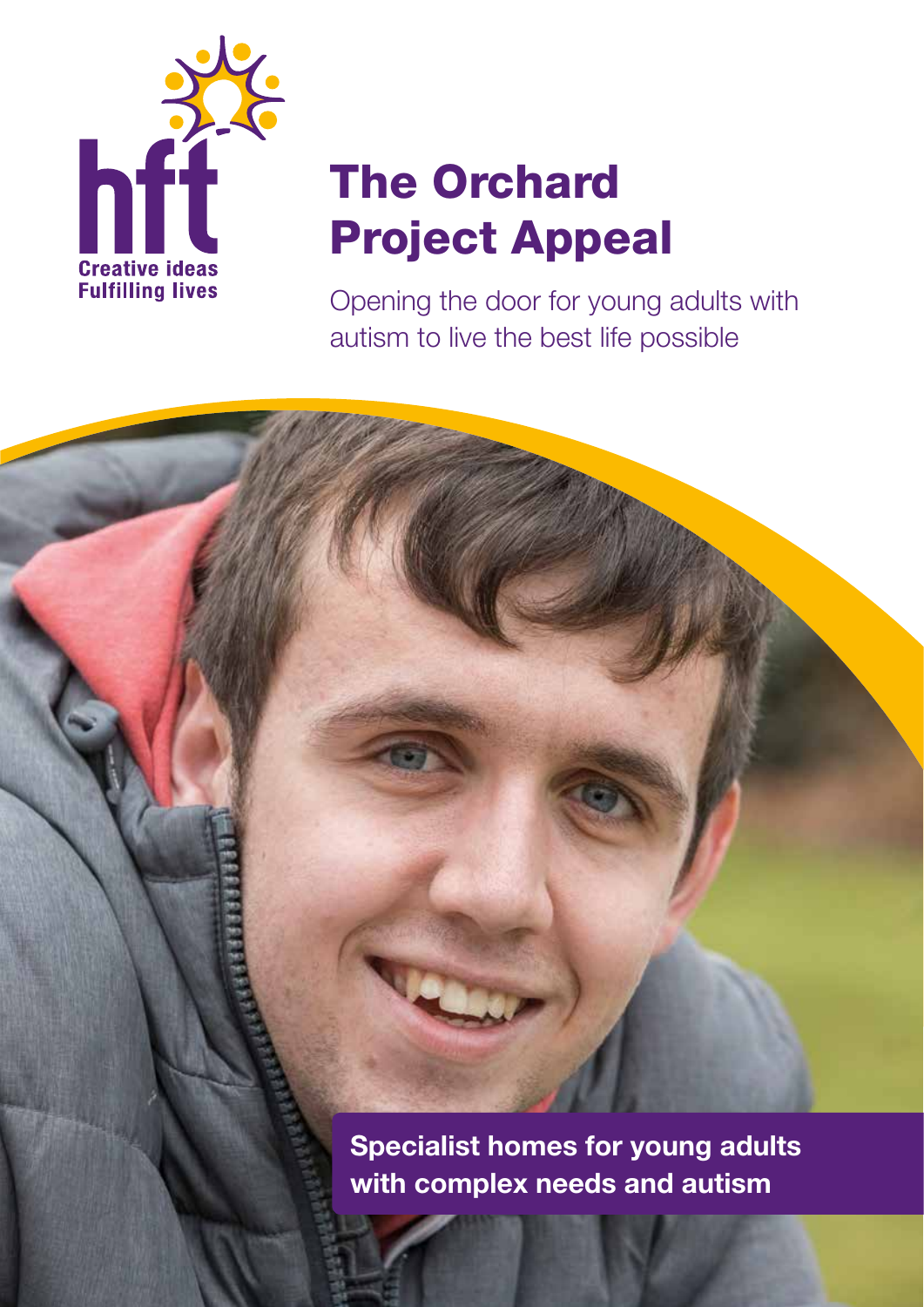

We were founded almost 60 years ago by a group of families who had a vision for creating a better life for their relatives with learning disabilities. Back then we pioneered the idea that adults with learning disabilities have the right to choices about how they live and how they are supported, to enable them to lead the best life possible.

Today, we're a trusted national charity supporting over 2,500 people across England and Wales; from living independently in their own home to taking part in day activities, and from support for a few hours a week up to 24 hours a day.

We support people in all areas of their life: developing practical skills, connecting with their community, to help with getting a job and introducing technology that can help people with learning disabilities live as independently as possible.

People with learning disabilities and autism face obstacles that are hard to imagine, and we use our skills, experience and creative ideas to help overcome them.

We can't make their challenges go away, but we can offer the kind support and encouragement that gives them a chance to find more enjoyment and satisfaction in life. We listen, work hard to understand their needs and then provide the kind of personalised services that make a real difference.

**I** I'm much happier here. Staff listen to me **and Mo is wonderful. Life was hard before – I didn't feel respected as an individual and I wanted to be treated as my own person. I am now.**  David

Our services are funded through a combination of local authority social care budgets and fundraised income. Often local authority budgets will cover only the basics, or funding only for people with the most complex needs. We don't feel this is enough. So, we also raise money for things that are no longer funded to make sure people can live the lives they want.



All statistics correct at time of going to print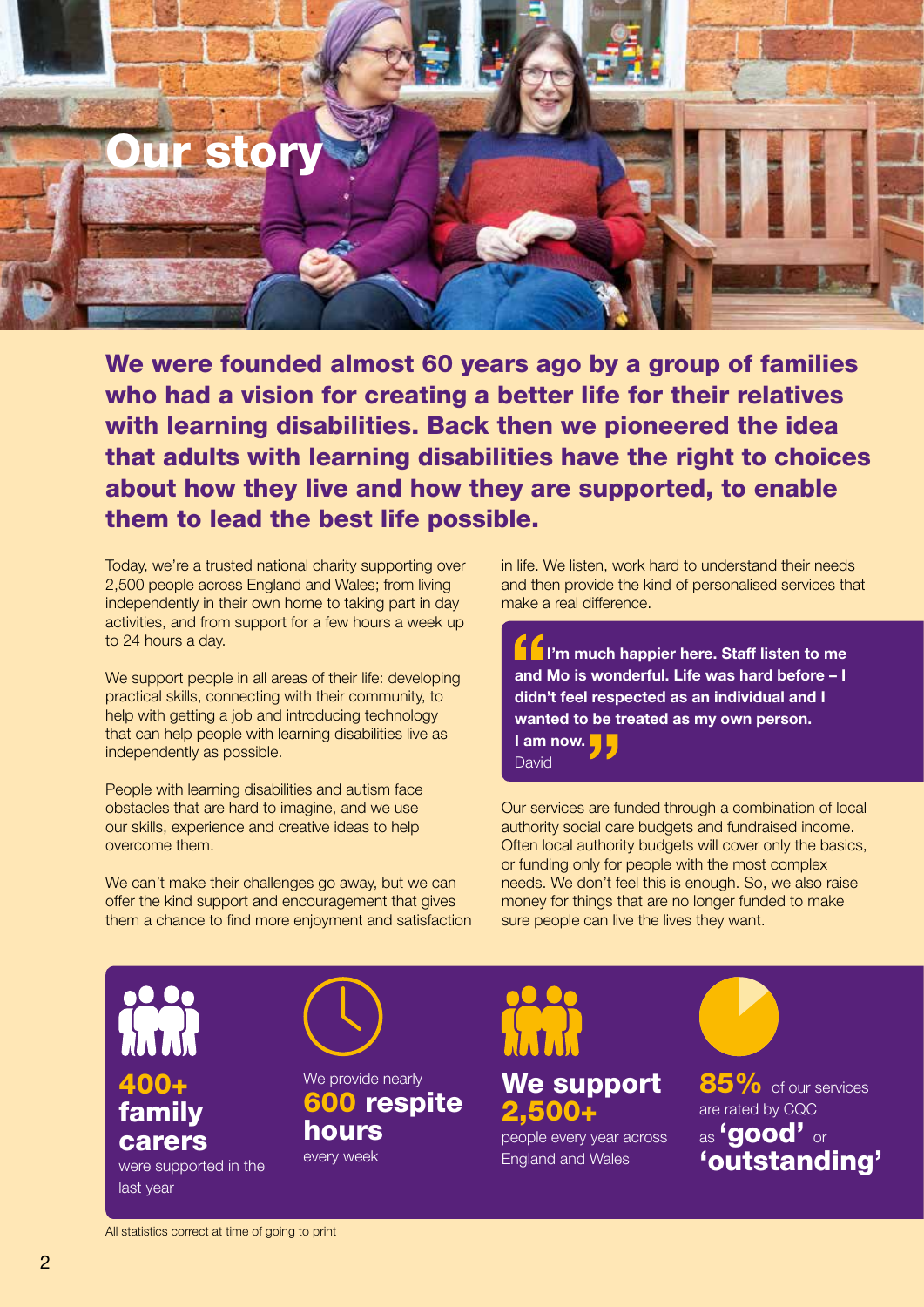## Introduction from Chair of Trustees

**We believe in a world where anyone with a learning disability and autism can live within their community with all the choice and support they need to live the best life possible.** 

Right now, too many vulnerable young adults are being forced to stay in places designed for people who have very different needs and require a restricted environment to be safe, simply because there's nowhere else for them to live. Instead of learning to live as independently as possible, their freedom and more, is taken from them.

The Orchard project will provide a critical step in supporting some of society's most vulnerable people find their way out of these unsuitable environments. In the safety and security of specialist homes, and with the help of a supported living service, young adults with complex needs and autism can begin to overcome the challenge they've faced and start their journey towards living their best life.

The Orchard will be the first service of its kind in Essex, and one of only a handful in the UK. It's desperately needed.

We're pleased to be working in partnership with Essex County Council, in support of their Transforming Care Plan, to make the service a reality. In fact, it will provide a blueprint for provision across the UK, which means we have the chance to change the lives of thousands of young adults with complex needs and autism.

#### **But we can't do it without your help.**



People with learning disabilities and autism face difficult and lifelong challenges. Yet I frequently hear stories of bravery and determination; it's truly inspiring. I hope you will be inspired by what you read over the next few pages to lend us your support, to help us give them the care and support they have the right to receive.

With thanks,

Judath Jolly

**Baroness Jolly,** Chair of Trustees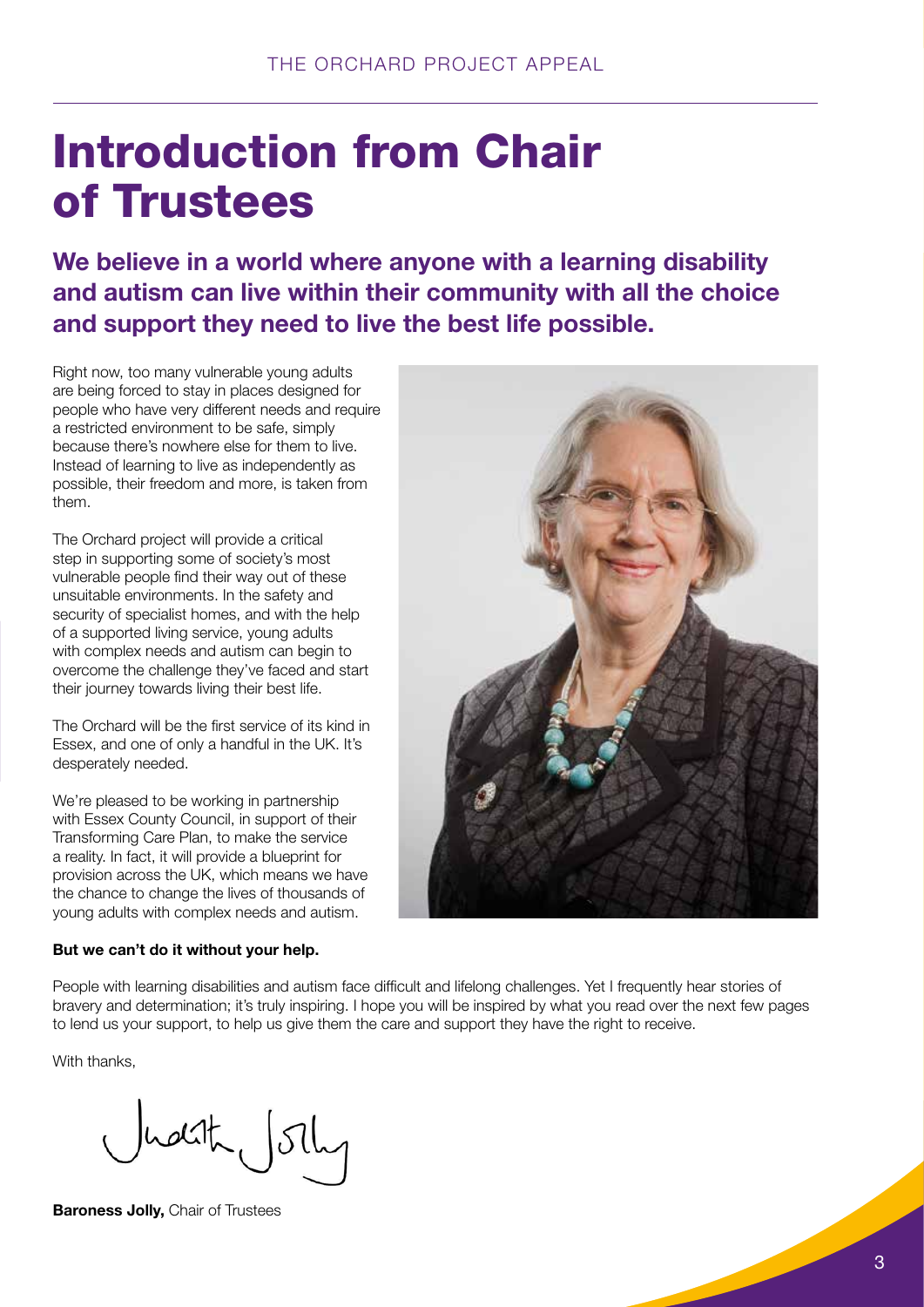#### THE ORCHARD PROJECT APPEAL

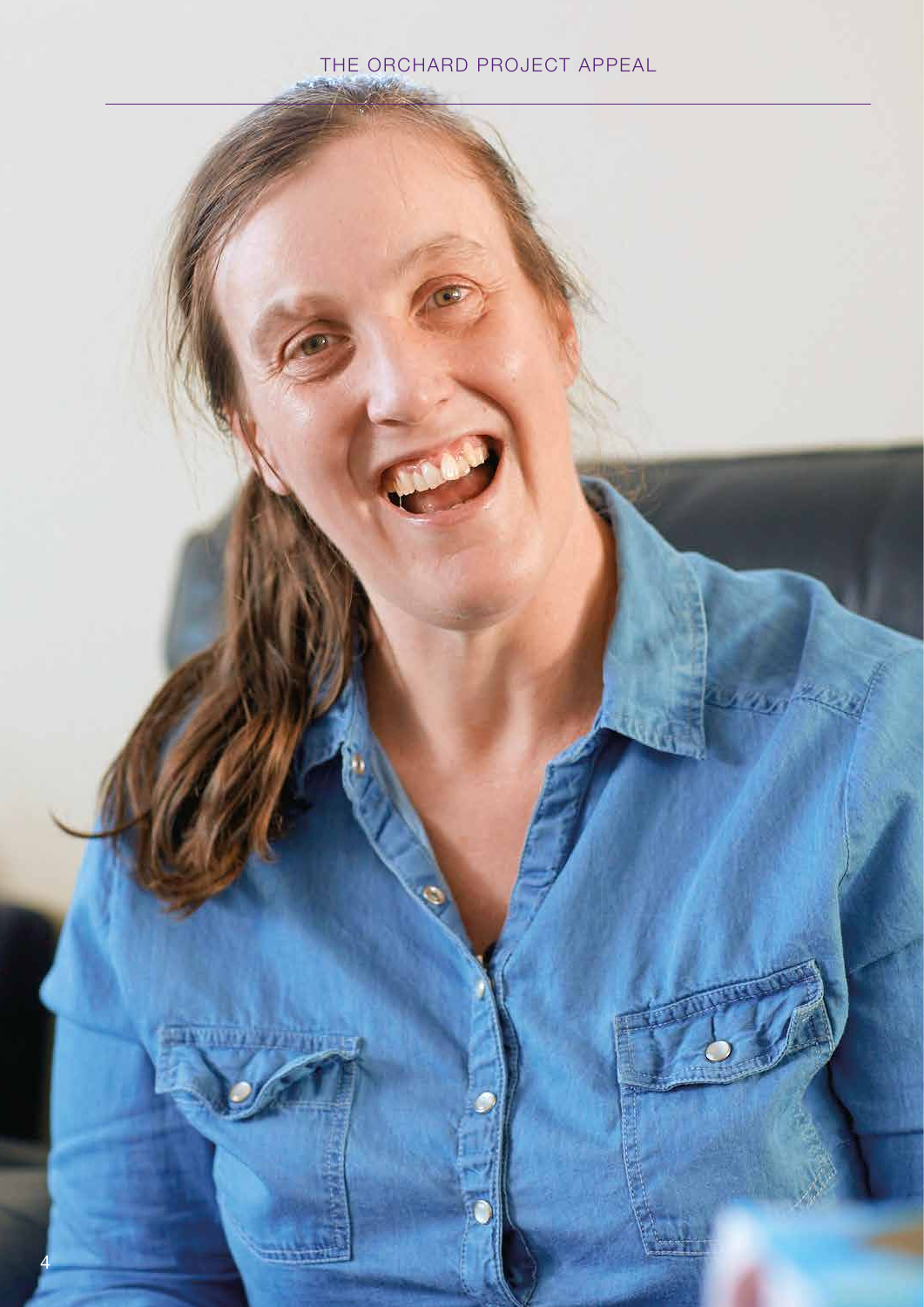# **find if you have autism, don't** try to change yourself, change your environment.

Lee Campion, Specialist Skills Practitioner, Hft.

### **Vulnerable young people with learning disabilities and autism do not have access to the appropriate accommodation and support they need, limiting their opportunities to live freely and independently. Provision is at crisis point.**

Hundreds of young adults are trapped in children's services which can't meet their needs. Some are living in their family home with relatives who can't cope with their challenging behaviour.

Eventually their living arrangements become impossible.

Sadly, a lack of provision of specialist services often means the only option is admission to an Assessment and Treatment Unit (ATU), which are only designed for short-term secure placements. More and more young people without a clinical need for such environments are forced to stay for months, or even years, simply because appropriate provision is not available to them. Over 2,200 children and young adults are currently confined to an ATU unnecessarily.\*

They've lost their freedom and everything that was familiar to them. Boredom, frustration and anxiety usually worsen challenging behaviours, which can lead to physical restraint, seclusion and sedation becoming more commonplace. Contact with those caring for them and family and friends can be limited, adding to the isolation.

With limited human contact and no access to the communications tools they came to rely on before they were admitted, the world quickly becomes a confusing and frightening place.

#### **They often feel forgotten.**

\* Source: NHS Digital

**Many young adults and a number of children are left unnecessarily isolated, helpless and distressed in secure units. Some have been there for more than half a decade.**

**Vulnerable children, young adults and their families are left powerless.**

**Right this minute, throughout the UK, there are bright, capable and scared young adults living in these environments that simply shouldn't be there.**

### **Something needs to change, urgently.**

### **Will you help us?**

Over 2,200

children and young adults are currently confined to an ATU unnecessarily.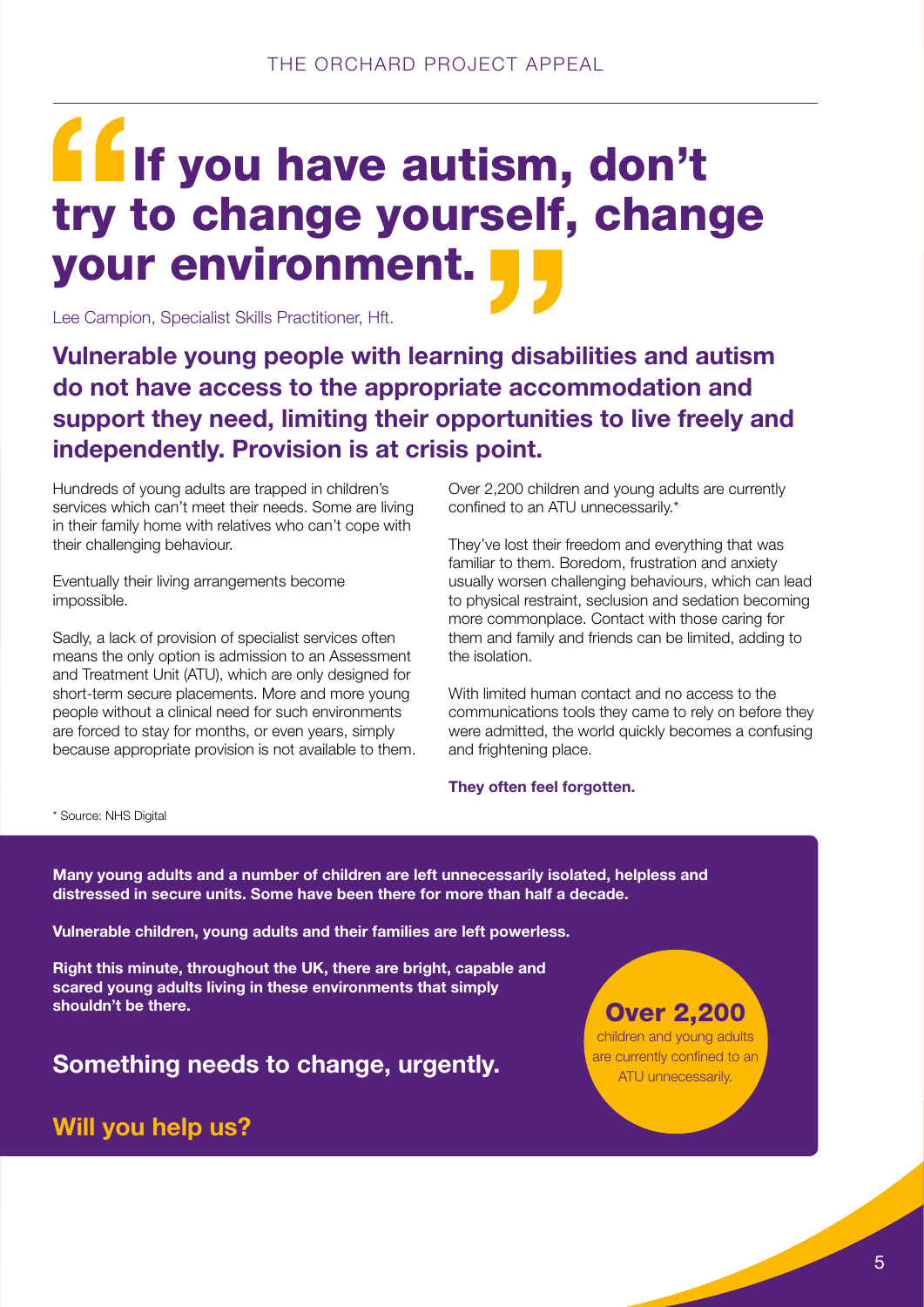## Specialist homes for young adults with complex needs and autism

**We're creating purpose-built, specialist homes and a supported living service so young adults can move safely out of inappropriate settings into an environment where compassion, practical support and gentle encouragement are at the heart.** 

Every home will be designed with the individual's physical and emotional needs in mind too, so they can live as comfortably and independently as possible.

Our vision is a place where young people can feel safe. With nurturing support they'll feel cared for and know that they matter. In time, they'll feel confident to move on from The Orchard and achieve their ambition to live more independently.

With your support, we can help vulnerable young adults rediscover their joy, find a sense of purpose, and fulfil their true potential.

**The Orchard aims to give everyone freedom, choice and confidence.**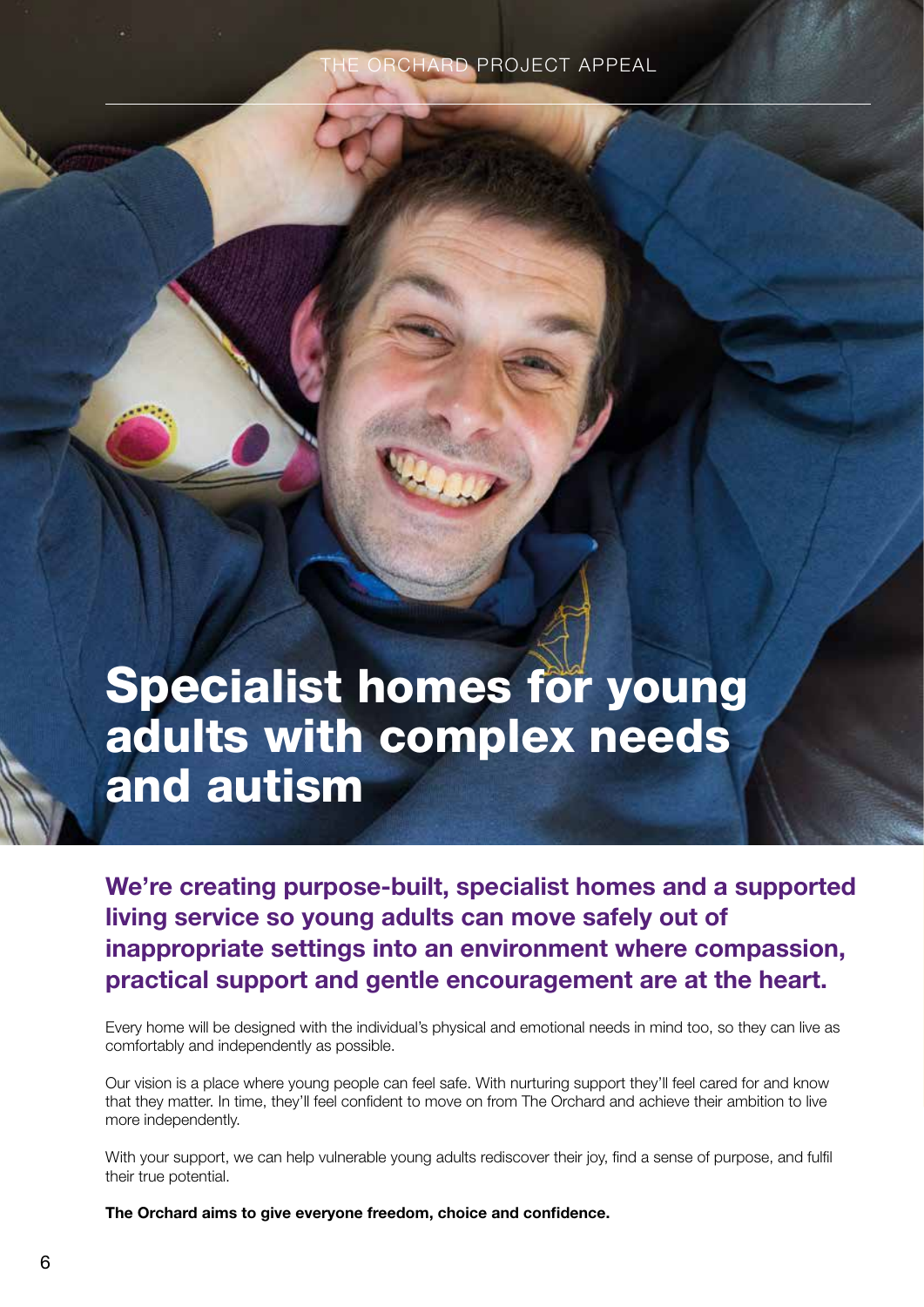### **A supportive environment**

Autism affects a person's sensory experience, imagination, social communication and interaction with others, and their environment makes a significant difference to their quality of life. The Orchard homes will be built with design features that avoid unnecessary and intrusive sensory stimuli that might cause high anxiety and lead to challenging behaviours.

**Some colours, textures and sounds are hideous and terrifying. On the other hand I see beauty in many things... Interpret into living with autism shared by someone supported by Hft.** 



#### **A range of carefully designed special features will:**

- Give young people the chance to socialise in a shared space, at their own pace
- Let individuals manage their level of privacy so they can connect with others only when they want
- Give a sense a freedom, avoid conflict and prevent feelings of being trapped, to minimise anxiety
- Provide the choice between stimulating and calming surroundings so individuals can keep a healthy balance and avoid overwhelm



#### **Specialist support**

We'll place a highly trained team of specialists to support every resident.

We'll listen, understand their needs and provide person-centred support based on our Fusion Model, our unique and innovative way of supporting someone with a learning disability. It gives individuals more control over their lives and helps them enjoy greater levels of inclusion, independence and choice.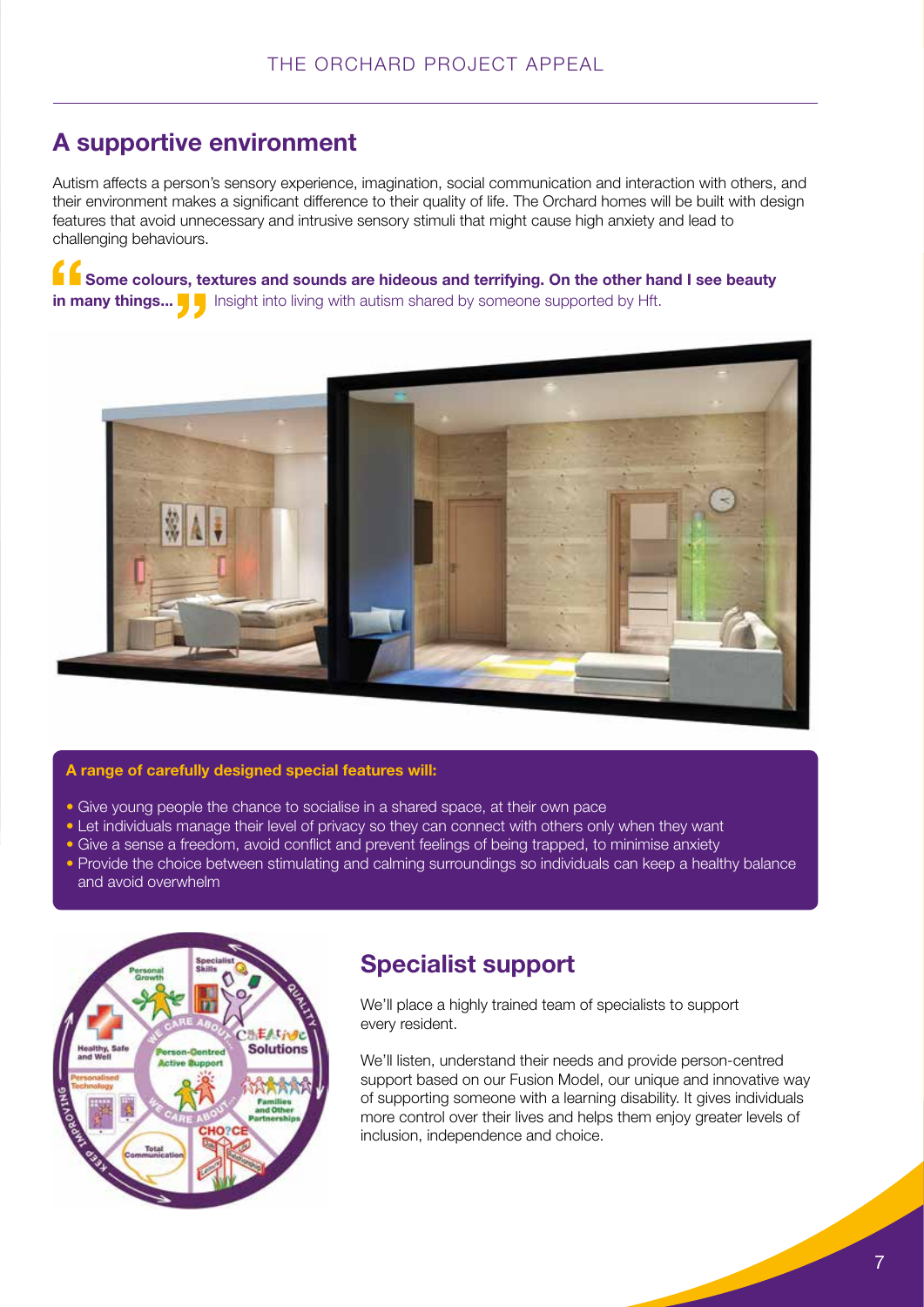## The Orchard homes: Designed by people with autism for people with autism

**We've consulted people with autism, those who support them and Dr John Biddulph, leading expert in autism and the built environment, to create specialist homes. Our homes will support the sensory, social and physical requirements of people with complex needs and autism.**

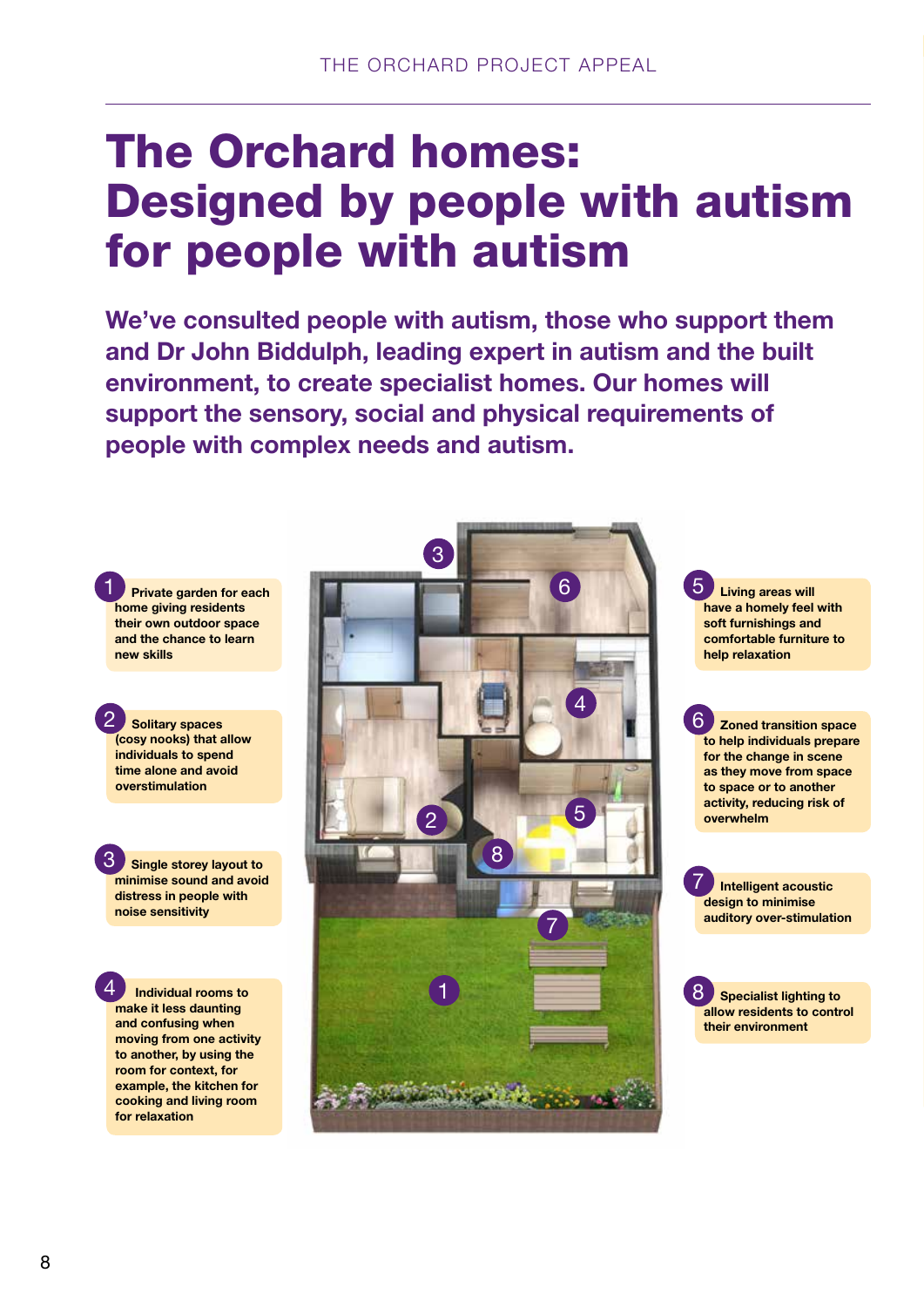#### THE ORCHARD PROJECT APPEAL

**1** Wide and accessible walkways **2** Recessed front door, with **with no dead ends to avoid residents feeling trapped and help avoid conflict**



**bench, to provide semi-private space for phased transition into shared space**

2 Recessed front door, with **3** Shared courtyard to give **individuals who are at risk of isolation a sense of community and to help individuals develop their social skills** 3



 **Sensory room to provide relaxation, sensory stimulation and input with sensory lighting, interactive equipment to encourage communication and entertainment and tactile furnishings for comfort and stimulation** 4 **Multi-purpose room which will**  5 **Wildlife area to increase** 

**ADP-00-X-DR-00-X-DR-00-X-DR-00-X-DR-00-X-DR-00-X-DR-00-X-DR-00-X-DR-00-X-DR-00-X-DR-00-X-DR-00-X-DR-00-X-DR-00-X-DR-00-X-DR-00-X-DR-00-X-DR-00-X-DR-00-X-DR-00-X-DR-00-X-DR-00-X-DR-00-X-DR-00-X-DR-00-X-DR-00-X-DR-00-X-DR-0 people together socially and be home to a variety of day activities** 

**wellbeing and create a connection with nature** 6

**We're creating a 'Gold Standard' build based on recommendations by the "Think Autism strategy governance refresh".** (Department for Health and Social Change 2018)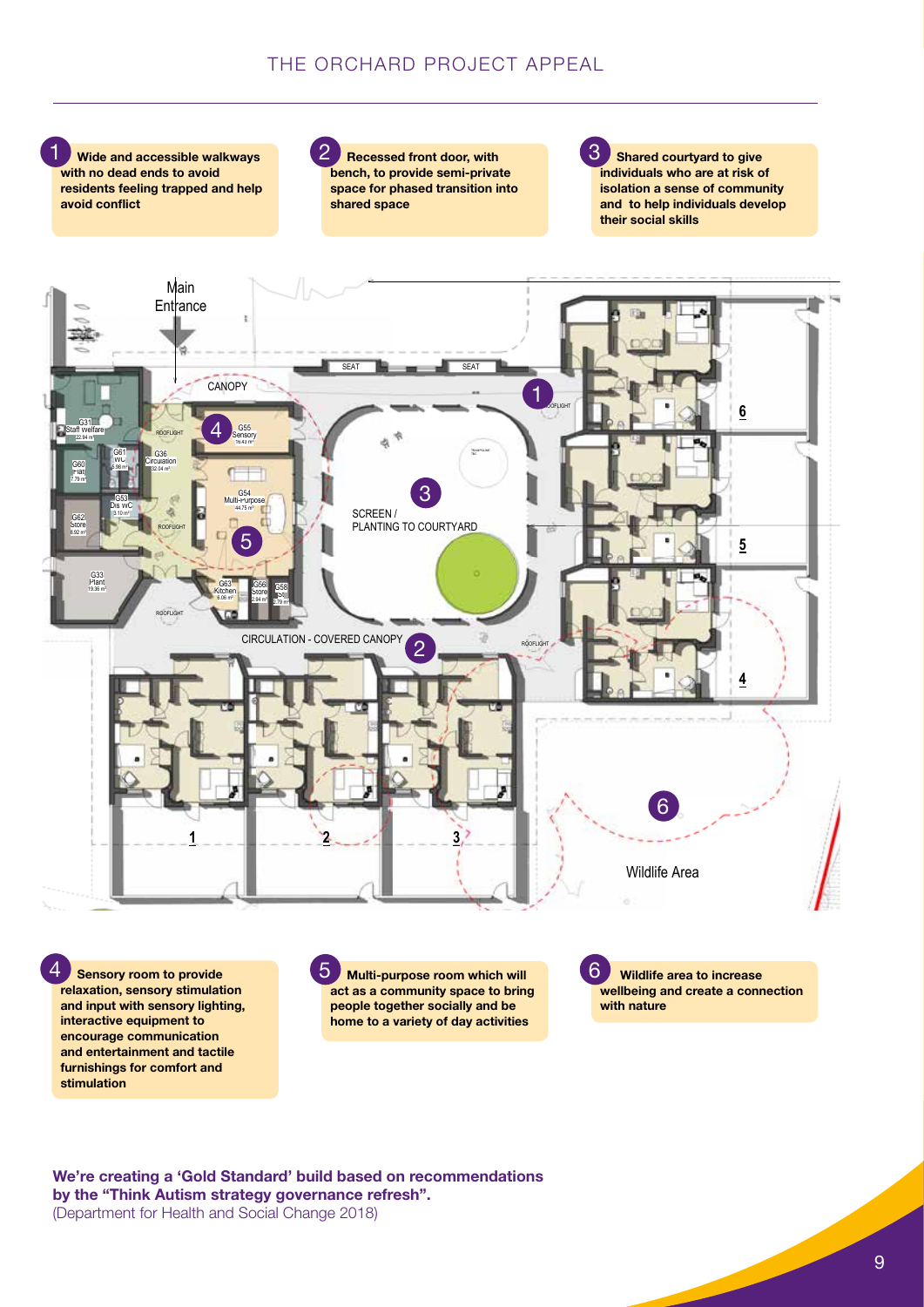#### THE ORCHARD PROJECT APPEAL

## Help us open the door for young adults like Tom to live the life they choose



**Imagine having your freedom, friends, choice and privacy taken away from you - all at the same time. We can't imagine it either, and need your help to provide new homes that will give young adults with complex needs and autism a different choice.**

An investment of around £2.2 million will be needed to build the Orchard. Hft is providing an initial £800,000 and is looking for those who share the same vision to help us to raise the remainder.

Your donation will help give young adults like Tom a place they can call home and get the

support they so desperately need to live a life without isolation, gain some independence and have the freedom to make choices about how they want to live.

**We anticipate works will start in 2020/2021**

**f f** The Garfield Weston Foundation is delighted to be supporting Hft with a pledge of £100,000 towards this muchneeded capital project. The Trustees hope that The Orchard will enable young adults in Essex to play an active role in the community and lead the best life possible.

**To give a gift, please use the enclosed donation form or donate online at www.hft.org.uk/ theorchard**

**Looking for fundraising ideas? Visit www.hft.org. uk/fundraising-ideas**

**If you would like to speak to someone about supporting The Orchard Project Appeal, please call Vanessa Edwards, Director of Fundraising on 07771 390 110**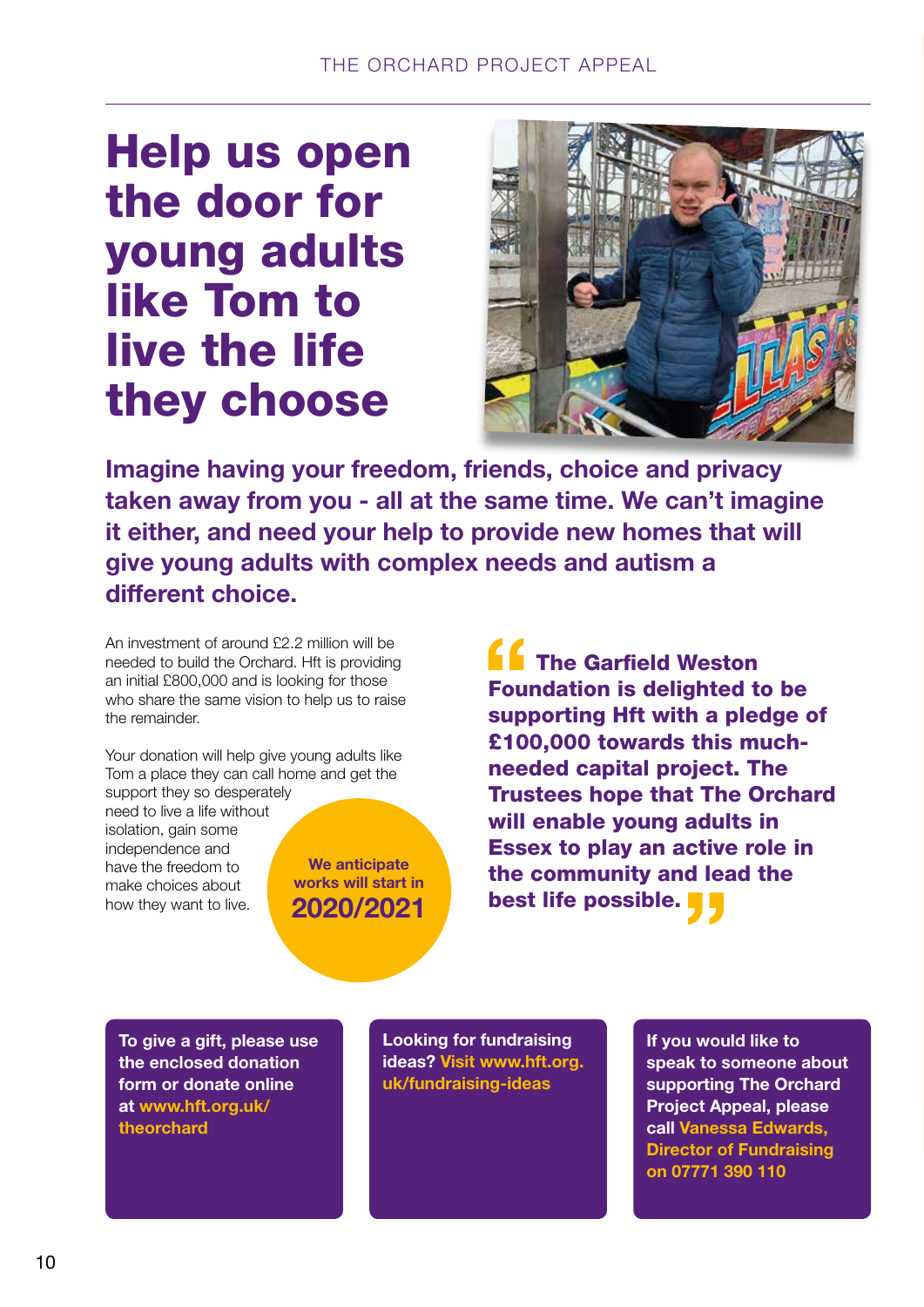## From isolation to independence: Tom's story

**Tom is a typical 23-year-old, with goals, aspirations and ideas about how he wants to live. He also has an autism diagnosis.** 

Three years ago, Tom spent most of his time alone yet had zero privacy. His only chance to communicate with those caring for him was when he asked for food or drink. The outside world was just the other side of a locked door, yet it was a world away for Tom.

This was his life for four months after he was confined to a secure Assessment and Treatment Unit (ATU) when his supported living placements were unsuccessful.

Overnight, Tom went from doing the things he loved like shopping trips, picnics and feeding the ducks, to living in complete isolation. His communication pictures were taken from him too, making it difficult for him to understand on the rare occasions he had human contact. Frustration, pacing, hitting out and increasingly challenging behaviour became the norm.

Today Tom lives in one of our residential services and since moving in he's gained friends in his local community. He now has the freedom to make choices about what he wants to do and a level of independence that gives him more control over his life – everything that was taken away from him three years ago when he was admitted to the ATU.

Tom was clinically obese when he came to live with us.

An unhealthy lifestyle and often drinking up to 20 cans of Coke every day took its toll on his health. Now, with more options and expert support, his life no longer revolves around food and drink. He's healthier and lost much of the excess weight making it easier to do the things he used to enjoy.

Tom's autism means that while he can communicate verbally, he has limited vocabulary and so can get overloaded by verbal communication. Without clear boundaries, constant reassurance and knowing what's happening next, he can become anxious.

When Tom's support team began preparing for his move, they quickly understood that creating communication techniques, establishing routines and helping him become more confident were going to be vital to his progress.

### …a complete turnaround – a total 180... **JJ**

Charlotte, one of Tom's support team describing his change

Now his world is less unpredictable, overwhelming and stressful.

His newfound confidence has given him the ability to go out into the community, and the support in his home means he can do everyday things like keeping his home clean, doing his laundry, cooking his meals and spending time outside the house - things he didn't have the option to try before.

In fact, Tom was able to visit the dentist recently, something that would have been unthinkable when he first moved in. He's even planning a holiday, which would have been impossible just a few years ago. In only three years, Tom has developed beyond recognition. He's much calmer, more settled and engaged in life. He's verbalising more too.

But perhaps most importantly, Tom is smiling again! It's wonderful to see him living the best life possible.